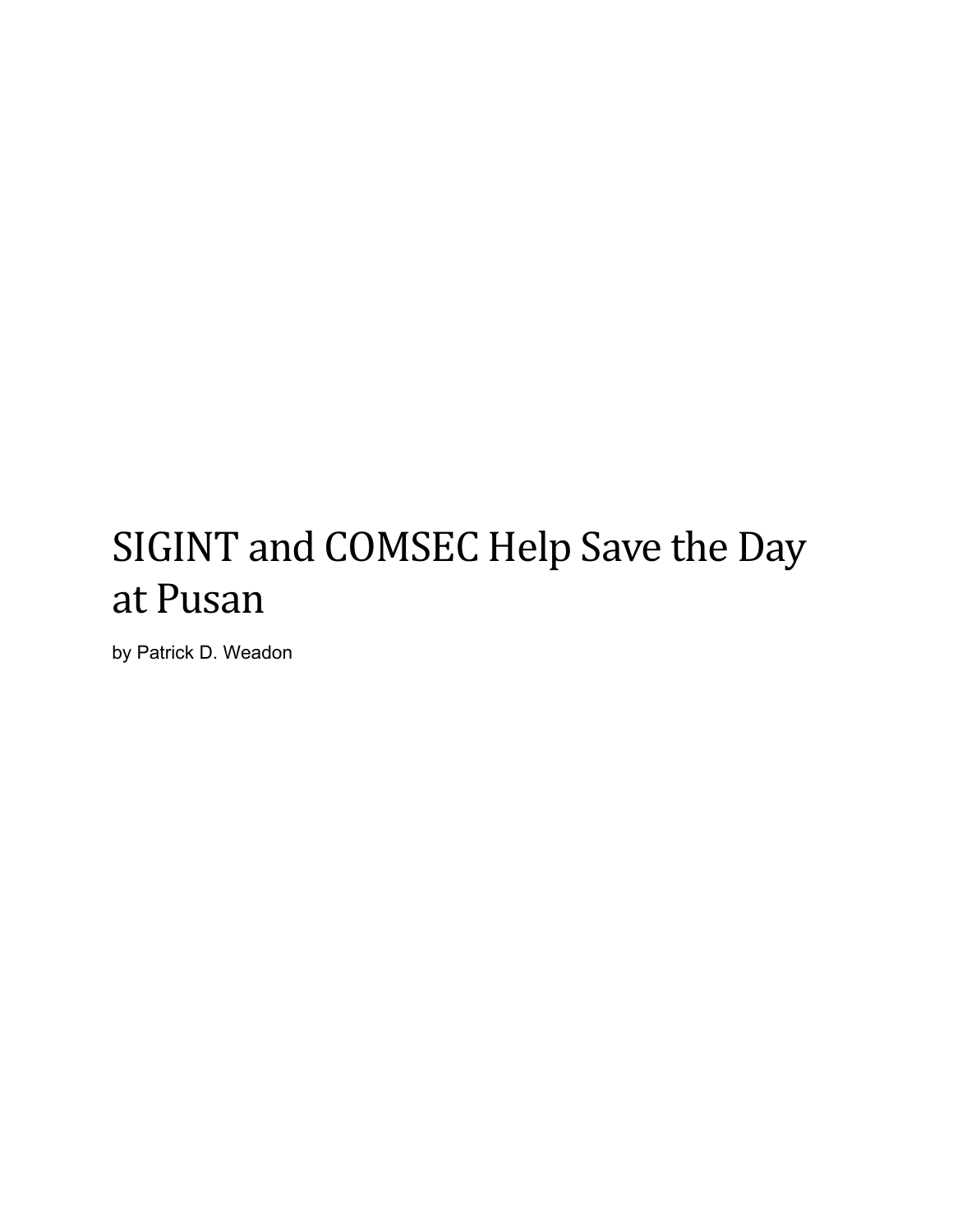# **Table of Contents**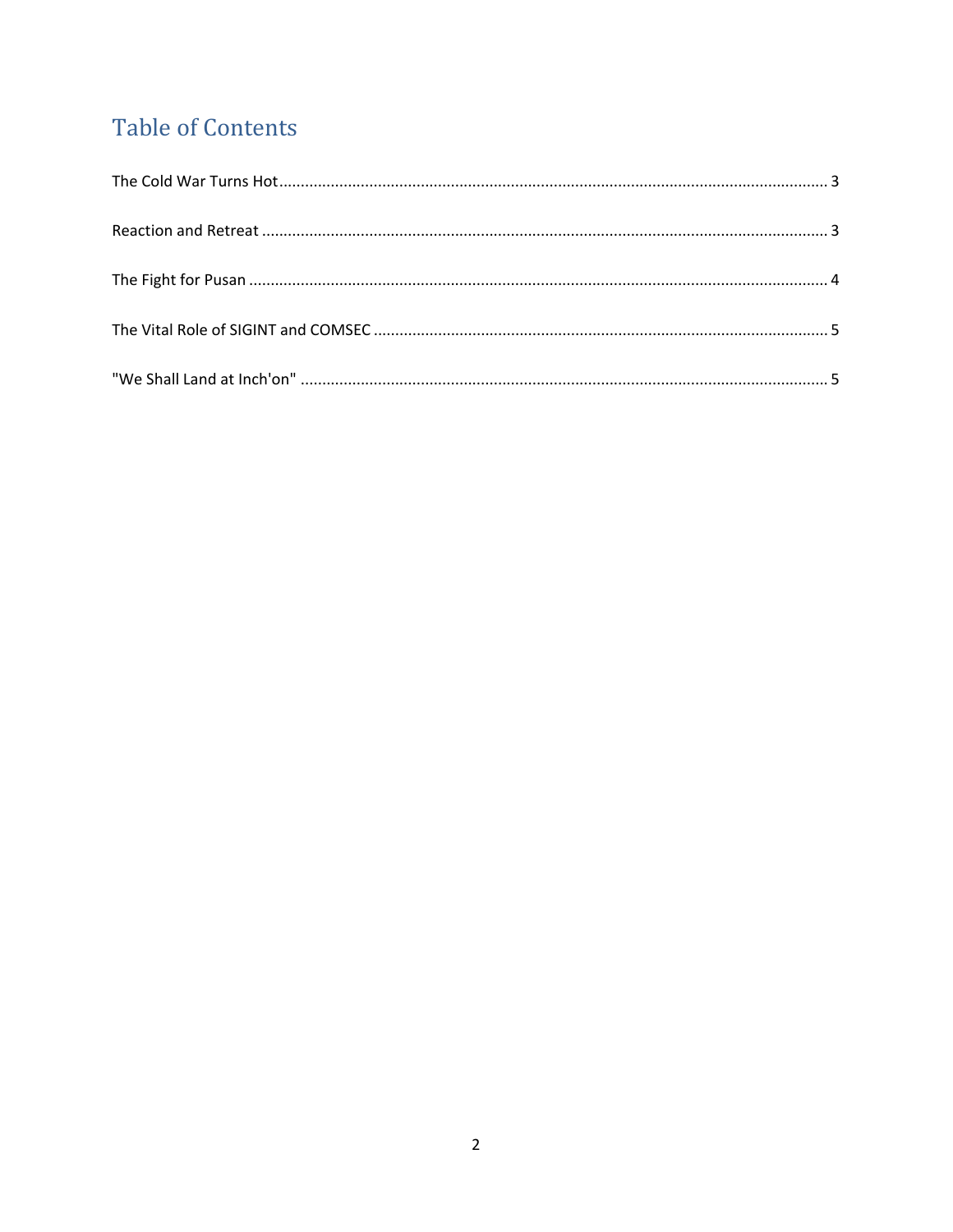#### <span id="page-2-0"></span>The Cold War Turns Hot

The Korean peninsula, like Poland and the Rhineland, has been the victim of its place on the globe for centuries. The "land of the morning calm," as it is traditionally known, has often found itself at the center of conflicts between China, Japan and Russia. The few short years after the end of WWII were no exception. After the surrender of Japan in 1945, a hastily-put-together agreement directed Japanese forces north of the country's 38th parallel to surrender to the Russians. Those south of the line were to surrender to the Americans. As was the case in postwar Europe, the Soviet Union moved quickly to establish a communist dictatorship in its area of influence. This spur-of-the-moment agreement settled nothing and led to several armed clashes between North and South Korea from 1948 to 1950. During this time, massive amounts of Soviet military hardware were funneled to the North, the majority of which was clearly suited for offensive operations. By the decade's end, the balance of power had shifted to the North.

#### <span id="page-2-1"></span>Reaction and Retreat

On 25 June 1950, in an attempt to unify the peninsula on their own terms, the North struck across the 38th parallel in a series of well-orchestrated attacks. The South Korean army, with practically no air or antitank capability, was no match for the Sovietmanufactured T-34 tanks and North Korean infantry. By the end of the first week of the war, 40,000 South Korean soldiers had been killed, captured, or declared missing in action. On 27 June, President Truman, supported by a UN resolution, announced that he was ordering U.S forces to support the South Koreans. Three days later, he appointed General Douglas MacArthur commander of the UN forces, and authorized him to commit ground forces to the conflict. Korea had been a mere afterthought for many of the policymakers in Washington. Up until the time of the attack, the troubled nation had been considered outside of the newly established defense lines of the Cold War. The first units to be committed consisted of several U.S. divisions under MacArthur's command, which had been pulling occupation duty in Japan. Going to war was the last thing they were expecting. Once on the ground they found themselves facing a well-equipped and well-trained adversary. Despite their best efforts, one defeat followed another. The North Korean war machine continued to roll south, with the nowrealistic goal of driving the coalition forces off the peninsula for good.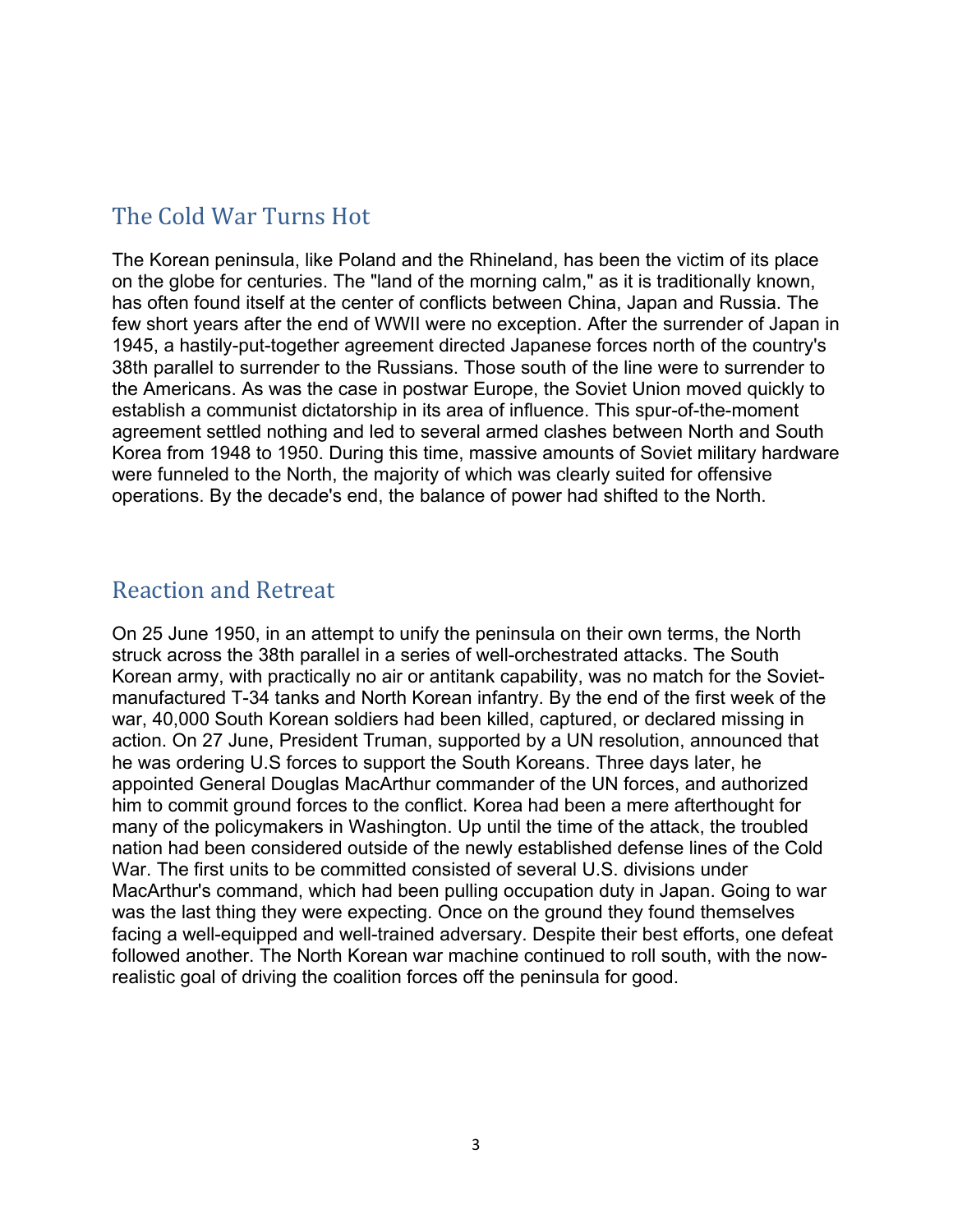## <span id="page-3-0"></span>The Fight for Pusan

By month's end, the North Korean offensive had forced the U.S. 8th Army into a defensive position 50 by 90 miles long, surrounding the vital port of Pusan. The area quickly became known as the "Pusan Perimeter." The action provided some brief relief from the July onslaughts, but 8th Army commander General Walton H. Walker's situation was extremely tenuous. Despite the difficult position of his forces, he was committed to holding the line and avoiding a Korean version of the defeat of the Allies at Dunkirk in 1940. In that engagement, Hitler's Blitzkrieg had forced the remnants of the British Army to the French coast and forced them to flee back across the English Channel. But Pusan would not be another Dunkirk. Like many past American commanders in critical situations, Walker would have the twin resources of effective signals intelligence (SIGINT) to assist him in making the right moves in keeping the perimeter secure and sound communications security (COMSEC) to protect his own communications from being exploited.

After WWII, huge portions of the U.S. government's war-making machinery were cut back to a bare minimum. U.S. SIGINT activities, despite their proven usefulness, did not escape these budget reductions. In 1949, in an effort to cull the most benefit from the remaining resources, all three military cryptologic services were centralized under the new Armed Forces Security Agency (AFSA). In addition to AFSA, the Army Security Agency and Air Force Security Service continued to play an important role. Prior to the North Korean attack, at the behest of the policymakers in Washington, AFSA and its partners focused almost exclusively on the Cold War challenges posed by the Soviet Union and China. Their justified preoccupation with the communist threat prevented them from properly covering secondary targets, to include Korea. At the time of the 25 June attack, there was only one traffic analyst working on North Korean communications. AFSA had no Korean typewriters, books on the Korean language, nor Korean dictionaries. After the attack, however, the cryptologic community began to rise to the challenge. By October, Korean intercept positions had been increased from two to twenty-three. By late July, enemy intercepts were being processed on a 24-hour basis and crucial North Korean command and control networks had been identified.

Even with the renewed effort by the post-WWII SIGINT community, General Walker faced a difficult, if not impossible, challenge. The conditions within the perimeter at the time were best illustrated by the comments of PFC Leonard Korgie of the 34th Infantry, "When we got into the…Perimeter, you never saw a more beat-up bunch of soldiers…the North Koreans had hellish numbers and equipment. We were very, very thin in both." (Donald Knox, *The Korean War … An Oral History*, 1st ed. [New York: Harcourt Brace Jovanivich, 1985], 77)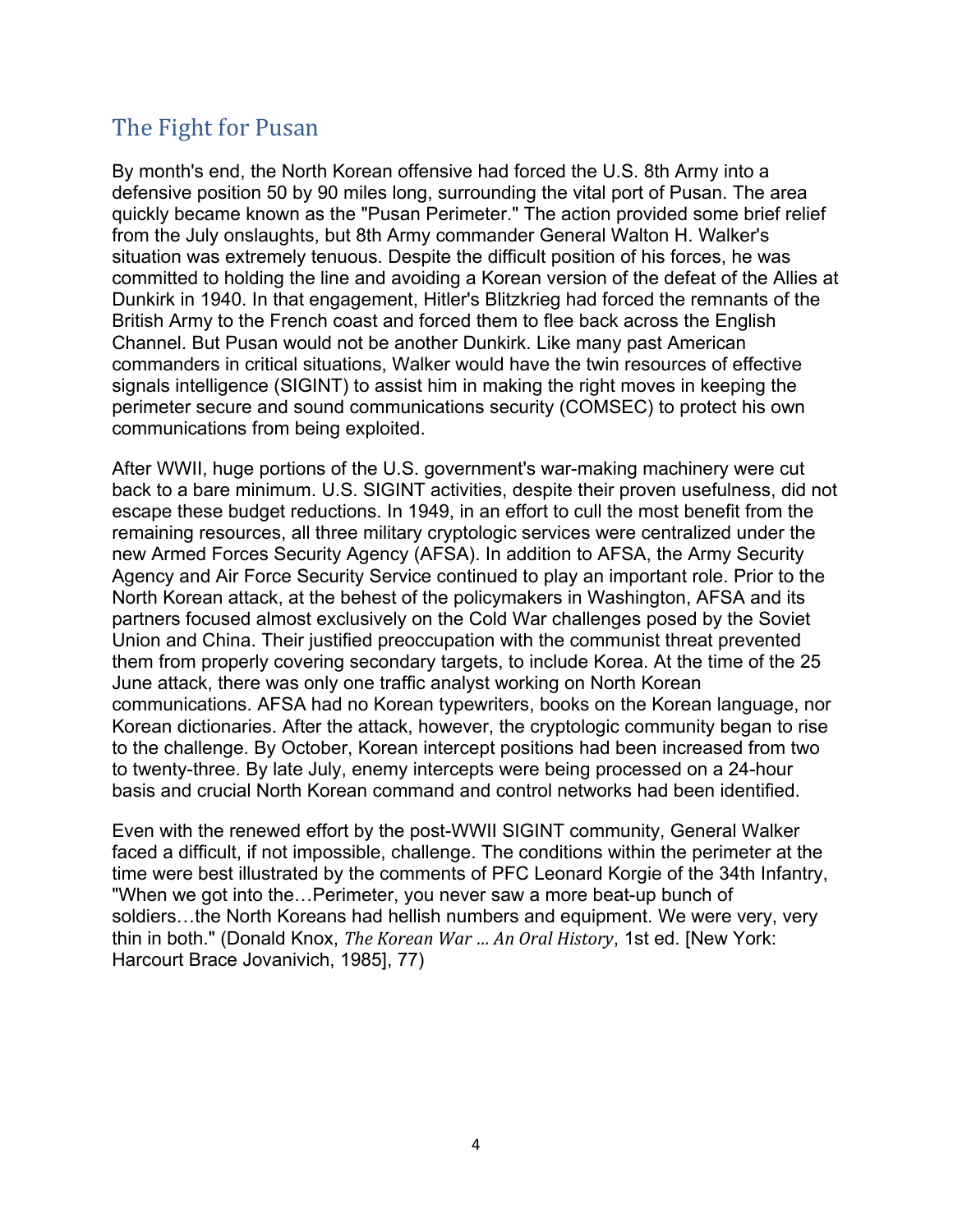# <span id="page-4-0"></span>The Vital Role of SIGINT and COMSEC

The lack of appropriate resources made Walker's job difficult, but the information from SIGINT proved to be a great equalizer. From the beginning of the siege, Walker had been provided with valuable information such as the exact locations of North Korean positions and detailed information on enemy airfields and general enemy air strength. In mid-August a strange calm fell across the battlefield. Intercepts indicated that the North was regrouping and rearming its forces. Obviously, an enemy offensive was in the works. By the end of the month, the North Korean attacks had resumed with a vengeance. At one point the perimeter was briefly breached, forcing Walker to move his headquarters from Taegu to Pusan. During this crucial time, Walker continued to frantically shuttle his units from one embattled location to another. Aiding him in this desperate situation were detailed enemy intercepts that provided crucial information on the North Korean Army's capabilities and plans. With this priceless information, Walker was able to determine North Korean intentions and commit his embattled forces with maximum efficiency.

In addition to the precious resource provided by SIGINT, American strategic-level communications during the operation remained safe from the enemy. As was the case in WWII, this was due largely to the dependable SIGABA device, which continued its impeccable record in keeping American plans and intentions from the enemy, and tools such as the M-204, a tactical device that kept U.S. battlefield communications secure.

During the early difficult days of the battle, Walker had firmly remarked to his 25th Division staff, "I want everyone to understand that we are going to hold this time. We are going to win." Thanks to the dogged determination of the UN forces, and effective SIGINT and COMSEC, Walker would remain true to his words.

### <span id="page-4-1"></span>"We Shall Land at Inch'on"

On 15 September, MacArthur, despite strong opposition from advisers, conducted a brilliant amphibious landing at the port of Inch'on. Landing well behind North Korean lines. The combined U.S. Army and Marine units involved in the operation delivered a decisive and crushing blow to the enemy offensive. During the same period (September 15-27) Walker's 8th Army seized the opportunity and broke out of its embattled position within the perimeter to join the attack. North Korea was now on the defensive. Through the use of SIGINT, the coalition forces tracked the haphazard retreat of enemy forces. Operations were going so well that some predicted that the war would be over by Christmas.

This was not to be the case. In October, massive numbers of Chinese infantry smashed across the Yalu River, throwing the UN forces once again on the defensive. It would be three long years before the hostilities would cease. In the end, the opposing nations found themselves in exactly the same place they had been when the conflict began.